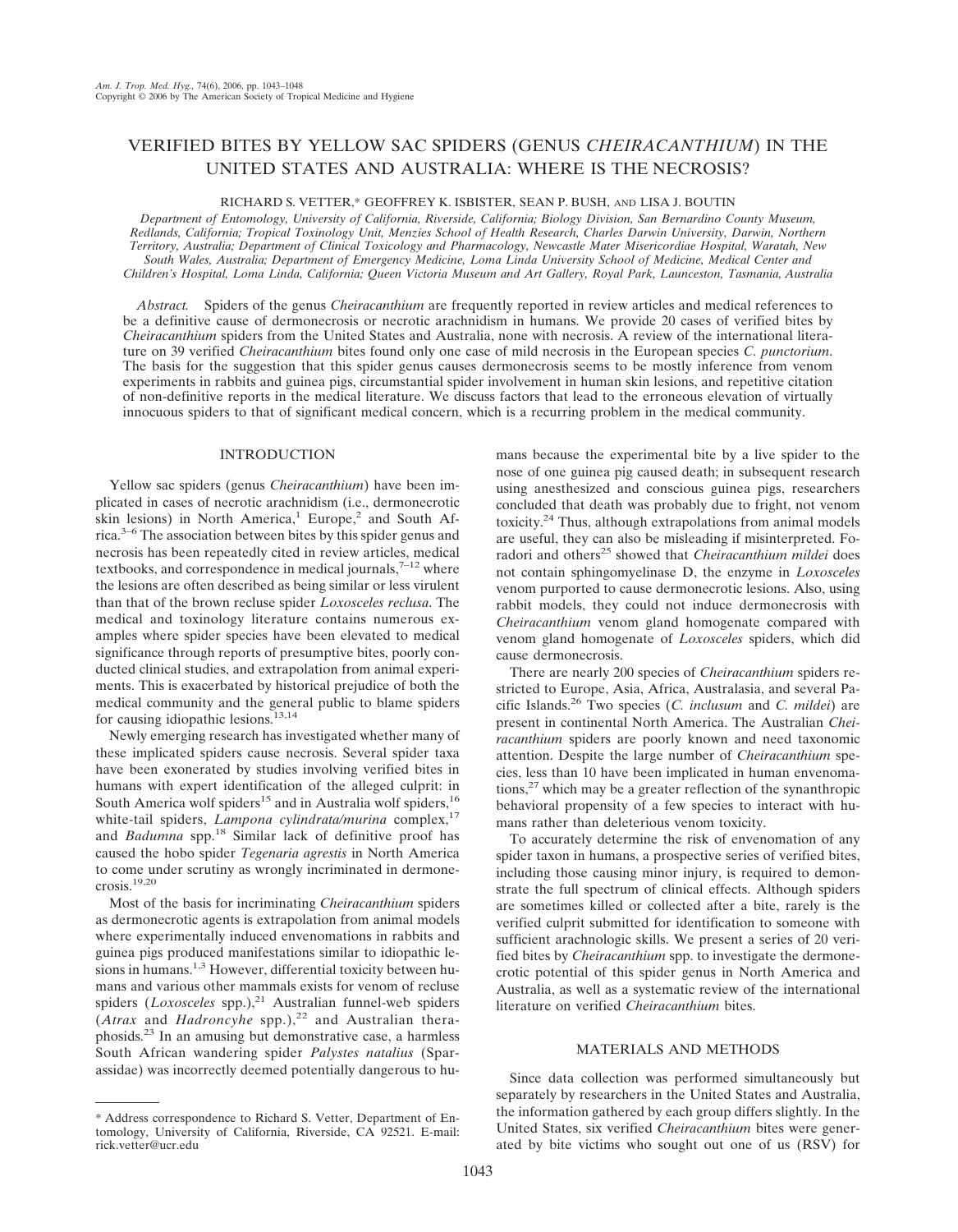identification of the offending spider and knowledge as to the possible consequences of its bite. Thorough questioning of the bite victim ensured that the incident was indeed a verified bite, i.e., spider collected immediately at the bite site after the person was bitten. Information procured included demographics, bite history and locality, medical history, initial clinical effects and progression of the effects until resolution. Four additional retrospective incidents involved arachnologists or entomologists (with proficient arachnologic skills) as bite victims such that their identification of the spiders to genus was deemed sufficient for inclusion in the study.

In Australia from February 1999 to April 2001, 10 verified *Cheiracanthium* bites were included from a prospective study of 750 spider bites recruited from three of the four major Poison Information Centers in Australia (New South Wales, Western Australia, and Queensland) or three tertiary emergency departments. The methodology for the spider bite study in Australia has been described elsewhere.<sup>28,29</sup> Ethical approval was obtained from all institutions involved. Cases were included if there was a definite history of spider bite and the spider was collected at the time of the incident. All patients were contacted within 24 hours of the bite, and followed-up by telephone for at least one week. Only cases of bites by *Cheiracanthium* spiders are included here. The following information was recorded using a standardized format for each case: demographics, circumstances, bite site, local and systemic effects, and treatment. Spiders were identified to genus by one of us (LJB). The taxonomy of Australian *Cheiracanthium* is in need of revision; therefore, either near species (nr. *C. stratioticum*) or no species was designated.

Medline from 1966 to May 2005 and Premedline, Oldmedline, and Embase from 1980 to May 2005 were searched using the following terms: Cheiracanthium, Chiracanthium, Clubionidae, sac spiders, and running spiders. Additional articles were included from reference lists, review articles, and major textbook chapters on spider bite and clinical toxinology. Abstracts were initially reviewed and reports of unverifiable bites or bites from other spiders were excluded. Full text was obtained for the remainder and translations were undertaken for articles in German, Russian, French, and Italian. We only include reports of verified bites in the data analysis where a spider was definitively associated with the bite and mentioned in some manner in the report (i.e., spider described in some

taxonomic sense [e.g., sex, length], identified by a well-known arachnologic authority).

#### RESULTS

During a 50-month period in the United States, 10 definite *Cheiracanthium* spider bites (four retrospective) were reported. Nine bites occurred in female patients; these patients had an age range of  $4-61$  years (median  $= 39$ , interquartile range  $[IOR] = 39–48$ ). There was one pediatric case (four years of age). Bites were more common in warmer months and all bites occurred indoors.

During a 27-month period in Australia, 10 definite bites by *Cheiracanthium* spp. were reported. There were six male and four female bite victims (age range  $= 2-55$  years, median  $=$ 35, IQR  $= 30-42$ ). There were two pediatric cases (two and three years of age). Australian bites occurred from September to May, and not in winter (Southern Hemisphere). Seven (70%) bites occurred outdoors.

The clinical effects for bites from both continents are listed in Table 1. Bites occurred on various parts of the body, with four on distal limbs (finger or thumb), five on a proximal limb, and one on the ear. Pain or discomfort occurred in all cases and had a median duration of 1 hour and 45 minutes  $(IOR = 45 \text{ minutes}-18 \text{ hours})$  and two patients had pain for 36 hours and 48 hours. Systemic effects occurred in two bites, including headache in one patient and nausea and vomiting in another. There were no cases of necrotic lesions or ulcers. There were no cases of confirmed infection or allergic reactions. The characteristics of bites by American spiders versus Australian spiders were similar except that most of the bites in Australia occurred outdoors and itchiness was reported more commonly in spider bites in the United States.

Review of the literature identified 39 verified bites by *Cheiracanthium* species,<sup>1,2,27,30–44</sup> which are listed in Table 2 with brief details of their effects including one intentional bite.<sup>1</sup> An additional 64 reports<sup>1,5,33,45–55</sup> were excluded because they did not meet the inclusion criteria: 1) the cases were clearly presumptive, based on symptomology without spider presence, 2) cases may have been definite bites but the reports were incomplete, or 3) papers cited under verified bites<sup>1,33</sup> listed additional unverified cases.

|                                               | Australia<br>Cheiracanthium spp. |             | <b>United States</b><br>C. mildei and C. inclusum |            |
|-----------------------------------------------|----------------------------------|-------------|---------------------------------------------------|------------|
|                                               | $N = 10$                         | % or time   | $N = 10$                                          | % or time  |
| Clinical effects                              |                                  |             |                                                   |            |
| Severe pain                                   |                                  | 40%         | 6                                                 | 60%        |
| Median duration of pain                       |                                  | 105 minutes |                                                   | 90 minutes |
| Fang marks                                    |                                  | 10%         |                                                   | 10%        |
| Redness/red mark                              |                                  | 80%         | 9                                                 | 90%        |
| Swelling                                      |                                  | 30%         |                                                   | 30%        |
| Itchiness                                     |                                  | 10%         | $5*$                                              | 50%        |
| Systemic effect                               |                                  | 20%         |                                                   | 10%        |
| Circumstances                                 |                                  |             |                                                   |            |
| <b>Outdoors</b>                               |                                  | 70%         | $\overline{0}$                                    | $0\%$      |
| Night $(6:00 \text{ PM to } 6:00 \text{ AM})$ |                                  | 20%         |                                                   | 30%        |
| Winter                                        |                                  | 10%         |                                                   | 30%        |
| Bite region: distal limb bite                 |                                  | 40%         |                                                   | 40%        |

TABLE 1 Clinical effects of bites by yellow sac spiders (*Cheiracanthium* spp.)

\* Itchiness continued for five days in one patient and was delayed and persistent in another patient with associated redness.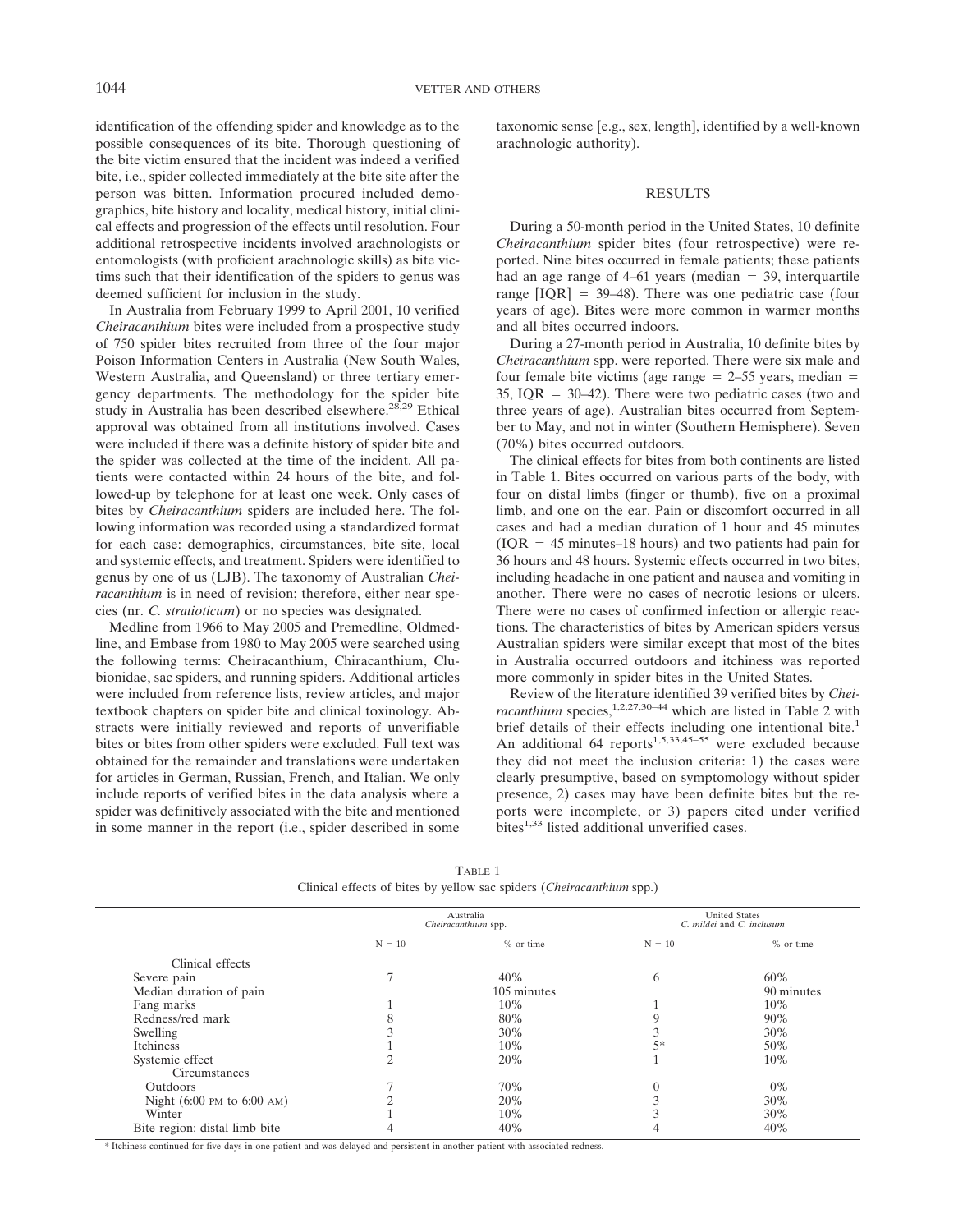| Species<br>(sex of spider if listed) | Reference                 | Patient (age)      | Location             | Clinical effects                                                                                                                                                                                                   |
|--------------------------------------|---------------------------|--------------------|----------------------|--------------------------------------------------------------------------------------------------------------------------------------------------------------------------------------------------------------------|
| $C.$ inclusum $(M)$                  | Furman 1957 (30)          | Adult              | California           | Severe pain for 12 hours                                                                                                                                                                                           |
| $C.$ inclusum $(F)$                  | Gorham 1968 (31)          | M(22)              | Georgia              | Severe pain, radiating pain lasting for<br>three days, initial nausea and red mark                                                                                                                                 |
| $C.$ inclusum $(F)$                  | Leech 1994 (32)           | F(30s)             | Alberta, Canada      | Pain for 36 hours associated with<br>puncture marks and a raised red area<br>lasting for 8 hours                                                                                                                   |
| C. japonicum<br>(15 M, 1 F)          | Ori 1984 (33)             | 16 cases           | Japan                | Male spiders caused local pain and<br>redness, and occasionally non-specific<br>systemic features. Female spider caused<br>local pain and redness. No cases of<br>necrosis.                                        |
| C. <i>mildei</i> (immature)†         | Spielman $1970(1)$        | Adult              | <b>United States</b> | Deliberate envenomation causing mild<br>pricking sensation, immediate itching<br>lasting 90 minutes, 15-mm<br>erythematous wheal with 3-mm<br>indurated central wheal, no eschar and<br>resolution by the next day |
| C. mildei                            | Minton 1972 (34)          | M(51)              | <b>United States</b> | Sudden severe pain, with local erythema<br>that settled over 24 hours                                                                                                                                              |
| $C.$ mildei $(F)$                    | Allred 1980 (35)          | M adult            | Utah                 | Severe pain for 4 hours and radiating<br>pain                                                                                                                                                                      |
| C. mildei (F)                        | Krinsky 1987 (36)         | M(19)              | Connecticut          | Pain and a local red raised area that<br>subsided over 1 hour. An indurated<br>area lasted for a few weeks.                                                                                                        |
| C. mordax                            | Anonymous 1950 (37)       | F adult            | Hawaii               | Bite on eyelid, severe local pain and local<br>redness and swelling that lasted<br>approximately 24 hours. Nausea for 24<br>hours.                                                                                 |
| C. mordax (M)                        | Anonymous 1953 (38)       | M(3)               | Hawaii               | Severe local pain lasting 30 minutes, and<br>then irritability and discomfort for 12<br>hours.                                                                                                                     |
| C. mordax                            | Anonymous 1959 (39)       | F adult            | Hawaii               | Severe local pain lasting approximately 24                                                                                                                                                                         |
| C. mordax                            | Anonymous $1963(40)$      | M adult            | Hawaii               | hours.<br>Localised pain for 2 hours and swelling<br>for 12 hours.                                                                                                                                                 |
| C. punctorium                        | Forel 1876 (41)           | M adult            | Europe               | Four bites: one patient developed severe<br>pain but nothing else. There were three<br>additional bites in one patient that<br>caused severe pain but nothing else.                                                |
| C. punctorium                        | Bertkau 1891 (42)         | M adult            | Germany              | Three bites on fingers. Severe pain lasting<br>12 hours, with radiation of the pain,<br>followed by itchiness the next day.                                                                                        |
| C. punctorium (M)                    | Spasskii 1957 (43)        | F adult            | Russia               | Bite on finger causing severe initial pain<br>and swelling                                                                                                                                                         |
| C. punctorium                        | Maretic 1962 (2)          | M(48)              | Germany              | Transient pain, local redness and small<br>local necrosis.                                                                                                                                                         |
| C. punctorium                        | de Haro et al. 1997 (44)  | $M(67)$ and F (59) | France               | Man: Painful bite with local inflammation<br>and numbness lasting 3 days. Woman:<br>Painful and inflamed region lasting for<br>$10$ days.                                                                          |
| C. punctorium (F)                    | Stingeni et al. 1998 (27) | F(28)              | Italy                | Severe local pain with local blistering<br>over the eyelid, erythema and urticaria<br>over head associated with lethargy and<br>excitability. Lasted 10 days‡                                                      |

TABLE 2 *Cheiracanthium* spider bites reported in the literature\*

\* With regard to references on species in the older literature, C. nutrix is now considered to be C. punctorium and C. diversum is now considered to be C. mordax.<br>† Immature Cheiracanthium spiders cannot be identified to s

‡ Report states subsequent necrosis; however, no description of this is provided and it resolved over 10 days.

## DISCUSSION

None of the 20 verified bites of *Cheiracanthium* spiders reported here from Australia or the United States resulted in a dermonecrotic lesion (Table 1). A consistent sign was an initial sharp, painful bite equivalent to that of a bee sting. Bites frequently occurred while sleeping or putting on clothes. Typically, the effects were minor and self-limiting, including erythema, mild swelling, and pruritus. This was sup-

ported by our systematic review of the literature where we could identify only one case of minor necrosis from the 39 definite *Cheiracanthium* bites, most of which caused only minor effects. There were many suspected but non-verifiable reports that attributed a spider bite diagnosis to necrotic ulcers. In the literature, the effects of *Cheiracanthium* bites are reported as severe or grave<sup>30,37,53,56,57</sup> when the manifestations are relatively minor, generalized symptoms in comparison to the extensive, medically significant envenomations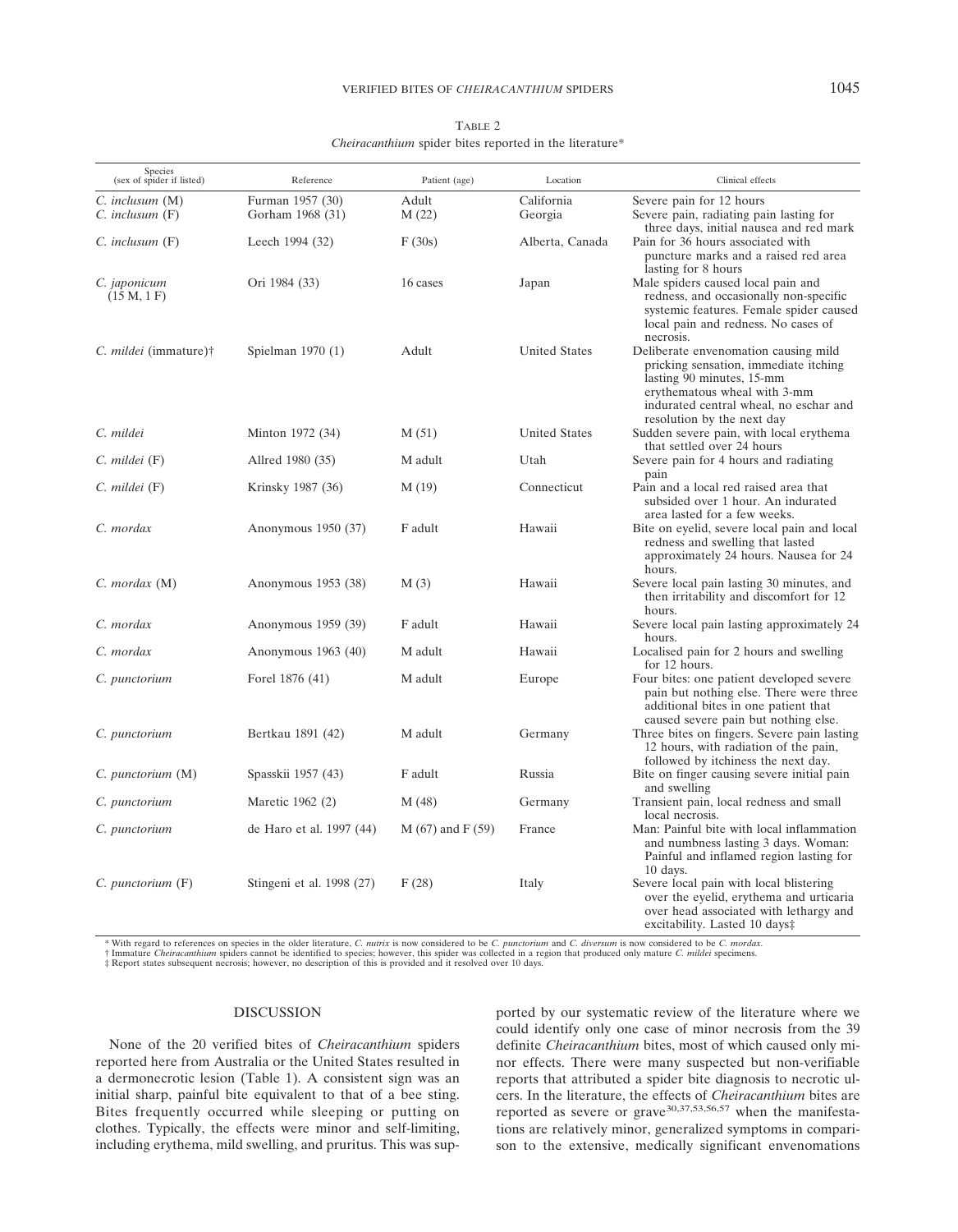from widow spiders, Brazilian armed spiders, or Australian funnel-web spiders. Effects of *Cheiracanthium* envenomation should be referred to as mild or moderate, leaving the term severe for more dramatic systemic manifestations.

In Japan, many victims were bitten while collecting the spider, resulting in a preponderance of hand injuries;  $57 \text{ simi}$ larly, the injuries to Bertkau<sup>42</sup> occurred during purposeful collection. Sleeping victims were awakened by the painful bite in Europe<sup>2,27</sup> and the United States<sup>30,36</sup> as well as one case from this study. One of our American bite victims had episodes of recurrent pruritus of variable severity over a period of five days; latent pruritis after being asymptomatic occurred in at least one *Cheiracanthium* bite in the literature.<sup>34</sup>

There is one verified bite in the medical literature involving European *C. punctorium* causing a pea-sized necrotic lesion on the victim's shoulder.<sup>2</sup> Eleven additional European bites by this species show no necrosis.<sup>2,27,41–44</sup> Regarding verified *Cheiracanthium* bites elsewhere, there was no necrosis in 17 bites in continental North America,  $1,30-32,34-36$  (including this study), 10 in Australia (all from this study), 4 in Hawaii,  $37-40$ and 16 in Japan.<sup>33</sup> Owri<sup>57</sup> summarized the effects of 50 bites in Japan (some of which were verified case histories previously published) and does not list necrosis as a manifestation. It seems more judicial to conclude that 1) most *Cheiracanthium* envenomations result in virtually harmless bites with mild, self-limiting effects and 2) dermonecrosis is a rare event and mild at best.

The often cited dermonecrotic capability of *Cheiracanthium* spider bites is predominantly due to presumptive case histories or comparison of idiopathic skin lesions in humans to verified bites in rabbits or guinea pigs. In South Africa, several papers<sup>3–5</sup> incriminate *C. lawrencei* in necrotic arachnidism. However, in a summary paper, $5$  all 19 bites are clearly reported as suspected. Matthews correctly stated in a subsequent paper<sup>6</sup> that the findings of Newlands and others<sup>3-5</sup> have "not been accurately or reliably validated in humans," and then presented additional circumstantial data to corroborate this incrimination, yet inexplicably not one case involves a verified bite with an expertly identified spider of any species.

There are inconsistencies between the South African reports and those found elsewhere. The South African *Cheiracanthium* spider bite is stated to be relatively painless,  $3-5$ whereas a sharp, initial pain was a very common finding in definite bites reported in this study as well as in published cases in North America,  $30,32,34-36$  Japan,  $57$  and Europe.2,27,41,42 A second discrepancy is that the characteristic bite gap for suspected envenomation of *C. lawrencei* spiders is listed as  $4-8$  mm<sup>3</sup> and then later as  $6-8$  mm.<sup>4</sup> On the basis of the report by Newlands and others,<sup>3</sup> an anterior view of a female spider biting a rabbit allowed us to estimate that the female (based on the 11-mm body length spider in an accompanying dorsal image) has a fang gap of approximately 3 mm, which is less than the minimum distance of the alleged characteristic bite gap. Electronic images provided by Leon Lotz (National Museum, Bloemfontein, South Africa) allowed one of us (RSV) to estimate the length of the disarticulated fangchelicera of a mature female *C. lawrencei* as 4 mm and that of the mature male as 3.5 mm; *C. lawrencei* spiders have a maximum body length of 14 mm.<sup>4</sup> Therefore, for this species to have a characteristic bite gap of 6–8 mm, it would have to spread its chelicerae in complete opposition approximately half of its body length, which is 1) anatomically impossible and 2) even if anatomically possible, would leave the spider with an extremely obtuse angle of cheliceral splay, making it mechanically impossible to contract its musculature to effect an envenomation. Until verified proof is presented that South African *Cheiracanthium* spiders cause a relatively painless bite in humans with a 6–8-mm gap between fang marks, it seems prudent to question the legitimacy of this spider's involvement in dermonecrosis.

In the United States, Spielman and Levi<sup>1</sup> incriminated *Cheiracanthium* spiders by forcing envenomations in guinea pigs with necrotic results and by associating people with necrotic lesions with the circumstantial presence of ubiquitous *C. mildei* spiders in their homes. The five human victims who developed necrotic lesions (the largest being 12 cm in diameter with a 3-cm diameter necrotic center) did feel a painful initial event yet no spiders were recovered in any of the incidents. Included in this study was one additional intentional, experimental bite that resulted in minor manifestation, no necrosis, and resolved within 24 hours (Table 2). This paper<sup>1</sup> is frequently cited by those touting the dermonecrotic capabilities of *Cheiracanthium* spiders. However, the first word of the title is "Probable" and the last sentence of the paper states "The evidence, however, remains circumstantial." Foradori et al.25 showed that *C. mildei* lacks sphingomyelinase D, which is the main dermonecrotic enzyme known in spider venoms and that venom gland homogenate of *C. mildei* does not cause dermonecrosis in rabbits. Although this venom challenge technique differs from that of Spielman and Levi, $<sup>1</sup>$  who ef-</sup> fected envenomations by pushing spiders into shaved guinea pig flesh, these contrary results along with the lack of necrosis in the 17 verified North American *Cheiracanthium* bites mentioned here demonstrate that the definitive toxicologic analysis of its bite still needs to be performed. Nonetheless, in no case of a verified *Cheiracanthium* bite of any species worldwide is there expressed the 3-cm necrosis as that described for the circumstantially alleged bite described in the original paper.

Another inconsistency involves the painful bite. Many medically important spiders (*Latrodectus* and *Loxosceles*) have painless bites and, therefore, the culprit is not collected at the time of the bite. Spider association is often made by clinical examination of bite symptoms; in regard to *Loxosceles* spiders, this leads to many disease states being misdiagnosed as spider bites.14,58–60 In contrast, almost all *Cheiracanthium* bites hurt similar to bee stings and thus similar to algogenic scorpion stings, the victim typically locates the culprit at the injury site moments after puncture. We find it difficult to accept that idiopathic necrotic lesions without painful origin can be realistically attributed to *Cheiracanthium* spiders.

If *Cheiracanthium* spiders actually can cause necrosis in a small proportion of cases, this may not be detected in the sample size we have reported. For adori and others<sup>25</sup> screened the venom of 45 spider species for hemolysis-inducing capability. Hemolysis was caused only by *Loxosceles reclusa* (by the dermonecrotic enzyme sphingomyelinase D) and *C. mildei* (by the non-dermonecrotic enzyme phospholipase  $A_2$ ). Nonetheless, as our data currently demonstrate, 20 verified *Cheiracanthium* bites on two continents did not cause necrosis, and a review of the literature revealed 39 verified bites with only one case of mild necrosis involving *C. punctorium*. Until *Cheiracanthium* spiders of any species are definitively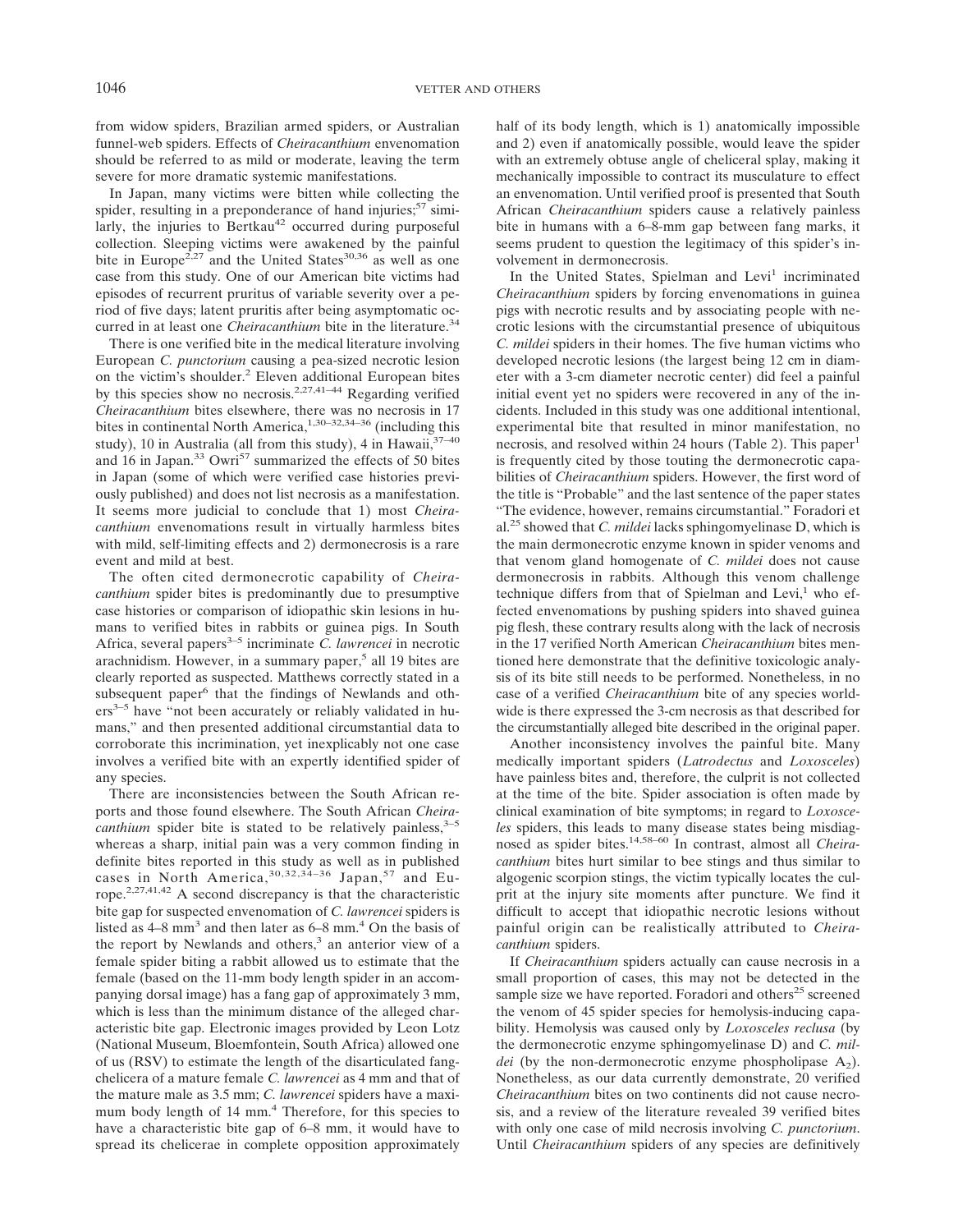shown to be common dermonecrotic agents and prospective studies confirm the involvement of *C. punctorium* bites in necrotic lesions, the association between *Cheiracanthium* bites and necrosis is flimsy at best. *Cheiracanthium* spiders should not be considered a differential diagnosis of necrotic ulcers without a history of a definite bite and a spider collected and identified.

Unfortunately, circumstantial evidence presented in the spider bite literature often evolves into conventional (and incorrect) medical wisdom. It is disconcerting to repeatedly see an almost predictable misconception where a medically inclined audience reads reports that clearly state "suspected", "probable," or "reported" in alleged bite incidents, yet will transform this non-definitive data into conclusive proof of spider involvement. We see a strong predilection to blame spiders in idiopathic lesions when spider involvement is almost uniformly non-existent.<sup>61-64</sup> Health care would improve if future investigators did not refer to *Cheiracanthium* spiders as potentially dermonecrotic. Instead, health care workers need to focus on other dermonecrosis-inducing conditions,<sup>60,65</sup> which are far more probable. These conditions can sometimes be far more serious than spider bites where delayed or inappropriate treatment could lead to serious consequences. The aspects incriminating spiders as medical scapegoats are partly due to human psychology of placing blame on a readily recognizable source and partly are a reflection of medical consensus where repetitive citation leads to widespread acceptance of a spider species as a dermonecrotic agent without proof.<sup>13,14,20,66</sup> An examination of the false elevation of *Cheiracanthium* and other previously mentioned spiders to medically significant status gives insight as to how information, for better or worse, becomes accepted knowledge in the medical field.

Finally, two spellings exist for this spider genus in the literature. The original spelling *Cheiracanthium* reflects one convention in transliterating from Greek to Latin, but later other arachnological purists preferred a different convention of latinization, and amended it to *Chiracanthium*. <sup>67</sup> Although the latter spelling has been frequently cited, currently *Cheiracanthium* is the accepted genus name.

#### Received January 5, 2006. Accepted for publication January 23, 2006.

Acknowledgments: We thank Serguei Triapitsyn (University of California, Riverside, CA), Marco Fleagod Metzger (California Department of Health, Ontario, CA), and Laura Merrill (United States Department of Agriculture Forest Service, Riverside, CA) for Russian, Italian, and French translations, respectively; and Jutta Burger (University of California, Riverside, CA) for verifying the German translation by Richard S. Vetter. We also thank Leon Lotz (National Museum, Bloemfontein, South Africa) for providing images of *C. lawrencei* chelicerae from which we made measurements. The American Committee on Clinical Tropical Medicine and Travelers' Health (ACCTMTH) assisted with publication expenses.

Disclosure: Some of the authors have provided expert witness testimony and sometimes receive honoraria for talks on this subject.

Authors' addresses: Richard S. Vetter, Department of Entomology, University of California, Riverside, CA 92521 and Biology Division, San Bernardino County Museum, 2024 Orange Tree Lane, Redlands, CA 92374, E-mail: rick.vetter@ucr.edu. Geoffrey K. Isbister, Tropical Toxinology Unit, Menzies School of Health Research, Charles Darwin University, Darwin, Northern Territory, Australia and Department of Clinical Toxicology and Pharmacology, Newcastle Mater Misericordiae Hospital, Waratah, New South Wales, Australia. Sean P. Bush, Department of Emergency Medicine, Room A108, Loma

Linda University School of Medicine, Medical Center and Children's Hospital, 11234 Anderson Street, Loma Linda, CA 92354. Lisa J. Boutin, Queen Victoria Museum and Art Gallery, 2 Wellington Street, Royal Park, Launceston, Tasmania, 7250, Australia.

## **REFERENCES**

- 1. Spielman A, Levi HW, 1970. Probable envenomation by *Chiracanthium mildei*; a spider found in houses. *Am J Trop Med Hyg 19:* 729–732.
- 2. Maretic Z, 1962. *Chiracanthium punctorium* Villers eine europäische Giftspinne. *Med Klin 37:* 1576–1577.
- 3. Newlands G, Martindale CB, Berson SD, Rippey JJ, 1980. Cutaneous necrosis caused by the bite of *Chiracanthium* spiders. *S Afr Med J 57:* 171–173.
- 4. Newlands G, Atkinson P, 1988. Review of southern African spiders of medical importance, with notes on the signs and symptoms of envenomation. *S Afr Med J 73:* 235–239.
- 5. Newlands G, Atkinson P, 1990. Behavioural and epidemiological considerations pertaining to necrotic araneism in southern Africa. *S Afr Med J 77:* 92–95.
- 6. Matthews PA, 1994. When is a boil, not a boil?: a study of arachnid envenomations in humans in South Africa. *S Afr Fam Pract 15:* 440–449.
- 7. Wong RC, Hughes SE, Voorhees JJ, 1987. Spider bites. *Arch Dermatol 123:* 98–104.
- 8. Koh WL, 1998. When to worry about spider bites: inaccurate diagnosis can have serious, even fatal, consequences. *Postgrad Med 103:* 235–236, 243, 250.
- 9. Sams HH, Dunnick CA, Smith ML, King LE Jr, 2001. Necrotic arachnidism. *J Am Acad Dermatol 44:* 561–573.
- 10. Hahn I, Lewin NA, 2002. Arthropods. Goldfrank LR, Flomenbaum NE, Lewin NA, Howland MA, Hoffman R, Nelson L, eds. *Goldfrank's Toxicologic Emergencies*. New York: McGraw-Hill, 1573–1588.
- 11. Clark RF, Schneir AB, 2003. Arthropod Bites and Stings. Tintinalli JE, Kelen GD, Stapczynski JS, eds. *Emergency Medicine: A Comprehensive Study Guide*. New York: McGraw-Hill, 1190–1200.
- 12. Durrheim D, Barnett FI, 2004. Necrotic arachnidism: dispelling fact with fiction. *Lancet 364:* 2018–2019.
- 13. Isbister GK, 2004. Necrotic arachnidism: the myth of a modern plague. *Lancet 364:* 549–553.
- 14. Vetter RS, 2004. Myths about spider envenomations and necrotic skin lesions. *Lancet 364:* 484–485.
- 15. Ribeiro LA, Jorge MT, Piesco RV, Nishioka SD, 1990. Wolf spider bites in Sao Paulo, Brazil: a clinical and epidemiological study of 515 cases. *Toxicon 28:* 715–717.
- 16. Isbister GK, Framenau VW, 2004. Australian wolf spider bites (Lycosidae): clinical effects and influence of species on bite circumstances. *J Toxicol Clin Toxicol 42:* 153–161.
- 17. Isbister GK, Gray MR, 2003. White-tail spider bite: a prospective study of 130 definite bites by *Lampona* species. *Med J Aust 179:* 199–202.
- 18. Isbister GK, Gray MR, 2004. Black house spiders are unlikely culprits in necrotic arachnidism: a prospective study. *Intern Med J 34:* 287–289.
- 19. Binford GJ, 2001. An analysis of geographic and intersexual chemical variation in venoms of the spider *Tegenaria agrestis* (Agelenidae). *Toxicon 39:* 955–968.
- 20. Vetter RS, Isbister GK, 2004. Do hobo spider bites cause dermonecrotic injuries? *Ann Emerg Med 44:* 605–607.
- 21. da Silva PH, da Silveira RB, Appel MH, Mangili OC, Gremski W, Veiga SS, 2004. Brown spiders and loxoscelism. *Toxicon 44:* 693–709.
- 22. Sutherland SK, Tibballs J, 2001. *Australian Animal Toxins*. Melbourne, Australia: Oxford University Press.
- 23. Isbister GK, Seymour JE, Gray MG, Raven RJ, 2003. Bites by spiders of the family Theraphosidae in humans and canines. *Toxicon 41:* 519–524.
- 24. Newlands G, Martindale CB, 1981. Wandering spider bite much ado about nothing. *S Afr Med J 60:* 142.
- 25. Foradori MJ, Smith SC, Smith E, Wells RE, 2005. Survey for potentially necrotizing spider venoms, with special emphasis